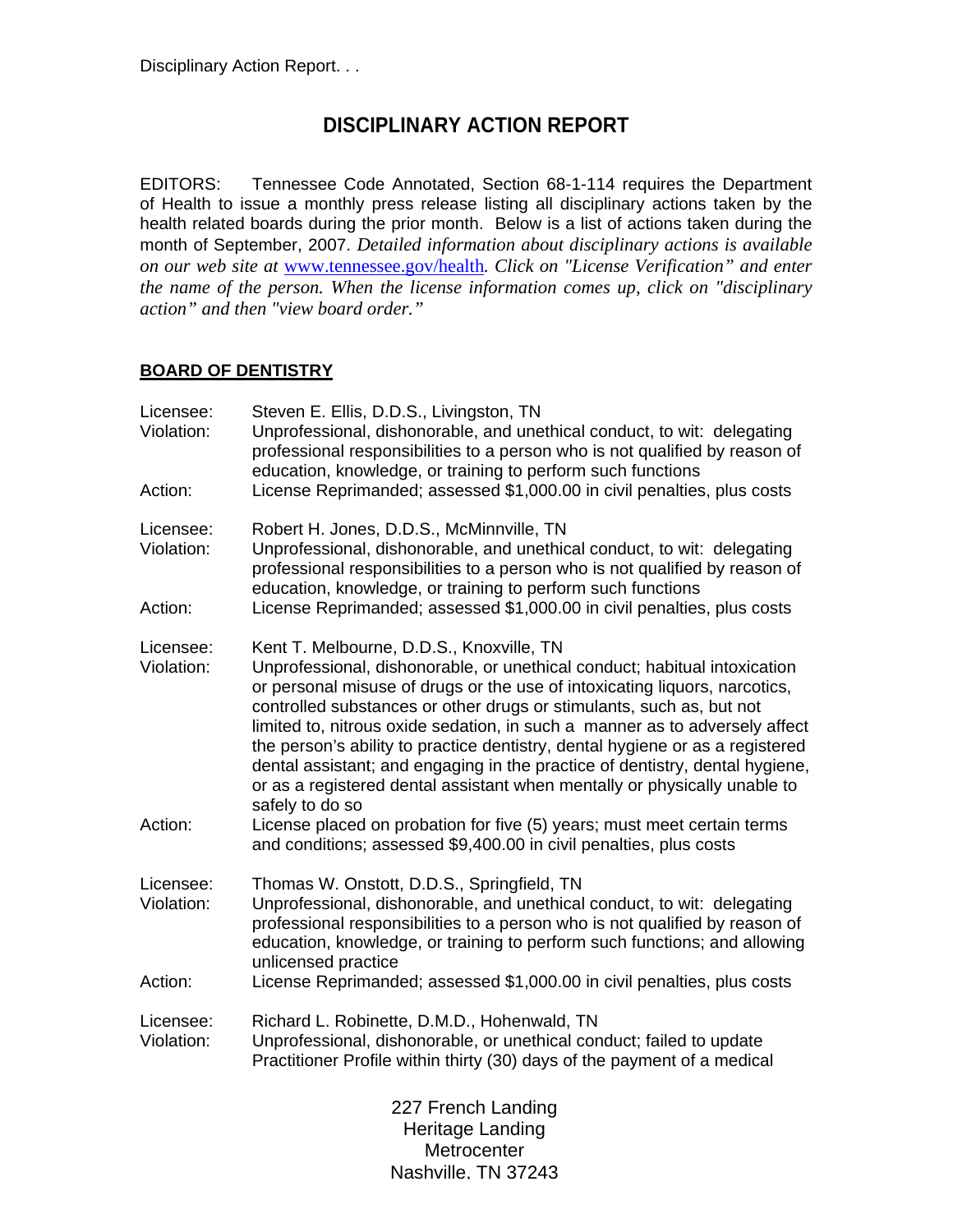| Action:                            | malpractice settlement and/or judgment; and administering conscious<br>sedation without a permit<br>License Reprimanded; assessed \$2,700.00 in civil penalties, plus costs                                                                                                                    |
|------------------------------------|------------------------------------------------------------------------------------------------------------------------------------------------------------------------------------------------------------------------------------------------------------------------------------------------|
| Licensee:<br>Violation:<br>Action: | Lawrence W. Trivette, Jr., D.D.S., Knoxville, TN<br>Unprofessional, dishonorable, or unethical conduct<br>Ordered to Surrender license; ordered to pay all costs previously<br>assessed via Consent Order within thirty (30) days of ratification of this<br>Consent Order; and assessed costs |

## **BOARD OF MEDICAL EXAMINERS**

| Licensee:<br>Violation:<br>Action: | Pamela E. Brown, M.D., Goodlettsville, TN<br>Unprofessional, dishonorable or unethical conduct; and dispensing,<br>prescribing or otherwise distributing any controlled substance or any other<br>drug not in the course of professional practice, or not in good faith to<br>relieve pain and suffering, or not to cure an ailment, physical infirmity or<br>disease, or in amounts and/or for durations not medically necessary,<br>advisable or justified for a diagnosed condition<br>Ordered to Surrender license immediately |
|------------------------------------|------------------------------------------------------------------------------------------------------------------------------------------------------------------------------------------------------------------------------------------------------------------------------------------------------------------------------------------------------------------------------------------------------------------------------------------------------------------------------------------------------------------------------------|
| Licensee:<br>Violation:<br>Action: | Adedamola O. Oni, M.D., Chattanooga, TN<br>Unprofessional, dishonorable or unethical conduct<br>License Reprimanded; assessed in \$3,000.00 in civil penalties, plus costs                                                                                                                                                                                                                                                                                                                                                         |
| Licensee:<br>Violation:<br>Action: | Venkatachalam Ayyagari, M.D., Bartlett, TN<br>Unprofessional, dishonorable or unethical conduct<br>License placed on probation for six (6) months; must meet certain terms<br>and conditions; and assessed costs                                                                                                                                                                                                                                                                                                                   |
| Licensee:<br>Violation:<br>Action: | Russell Wayne Hunt, M.D., Old Hickory, TN<br>Unprofessional, dishonorable or unethical conduct; making false<br>statements or representations, being guilty of fraud or deceit in obtaining<br>admission to practice, or being guilty of fraud or deceit in the practice of<br>medicine; and conviction of a felony<br>Licensed Surrendered; assessed \$10,000.00 in civil penalties, plus costs                                                                                                                                   |
| Licensee:<br>Violation:            | Joe P. Moss Jr., M.D., Franklin, TN<br>Unprofessional, dishonorable or unethical conduct; and violation of Board<br>Order                                                                                                                                                                                                                                                                                                                                                                                                          |
| Action:                            | Licensed Revoked; and assessed costs                                                                                                                                                                                                                                                                                                                                                                                                                                                                                               |
| Licensee:<br>Violation:            | Barrington Nash, M.D., Knoxville, TN<br>Unprofessional, dishonorable or unethical conduct; failure to properly<br>document a history and physical, diagnosis based on objective findings,<br>therapeutic plan; and availability of follow-up care, as required by Rule<br>0880-2-.14, and constituting violations of T.C.A.§ 63-6-214 (1), (4) and                                                                                                                                                                                 |
|                                    | 227 French Landing                                                                                                                                                                                                                                                                                                                                                                                                                                                                                                                 |

425 Fifth Avenue North Metrocenter www.coom.com<br>Nashville, TN 37243 Heritage Landing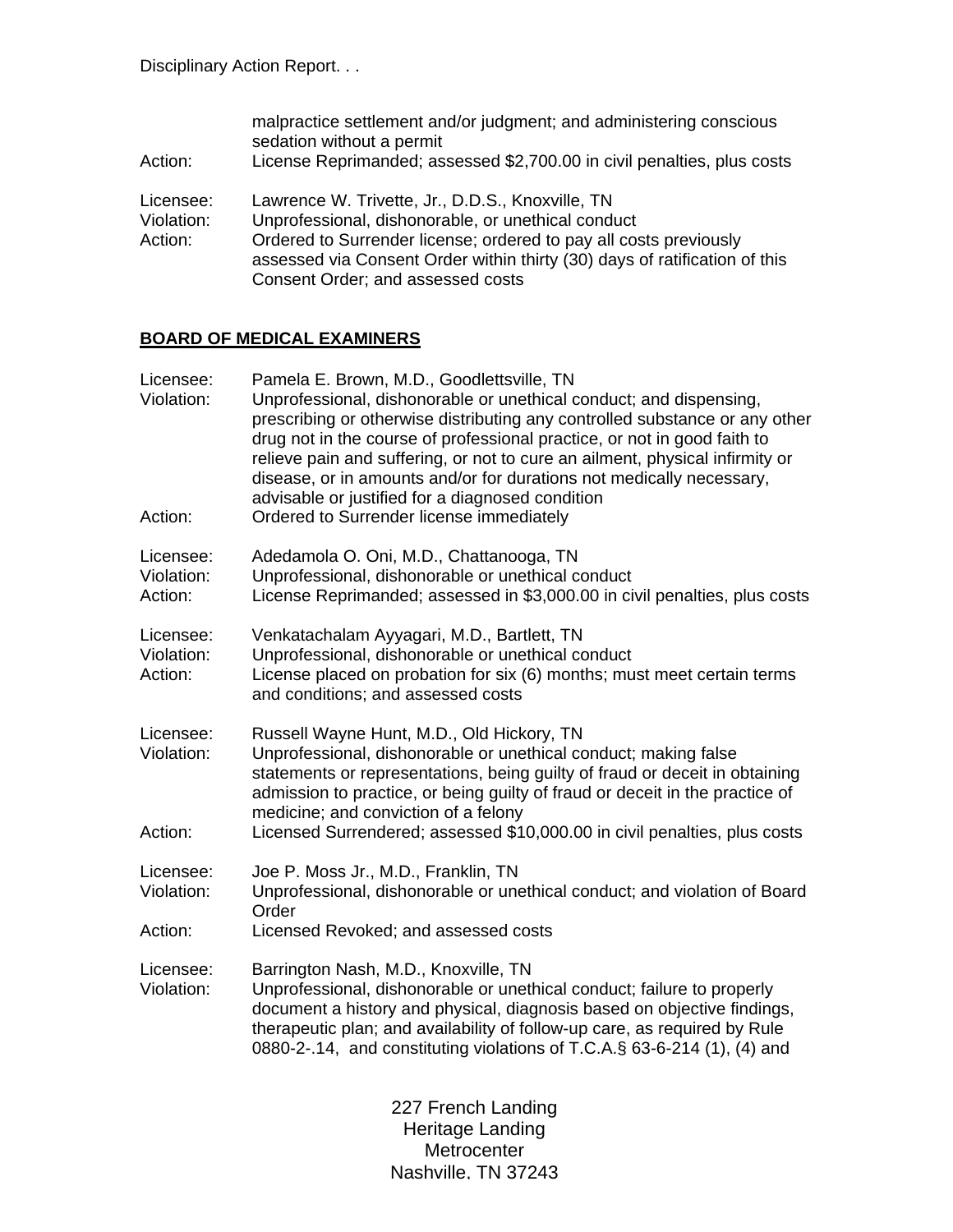|            | (12); and failure to sign prescription on day issued, pursuant to T.C.A.§<br>63-6-236                                                                                                                                                                                      |
|------------|----------------------------------------------------------------------------------------------------------------------------------------------------------------------------------------------------------------------------------------------------------------------------|
| Action:    | Licensed place on Probation for three (3) years; to be evaluated by the<br>Vanderbilt Comprehensive Assessment Program for Professionals and<br>follow all recommendations; must meet certain terms and conditions;<br>assessed \$13,000.00 in civil penalties, plus costs |
| Licensee:  | Jeffrey E. Whitlow, M.D., Knoxville, TN                                                                                                                                                                                                                                    |
| Violation: | Action taken by another state                                                                                                                                                                                                                                              |
| Action:    | Licensed Suspended; must meet certain terms and conditions                                                                                                                                                                                                                 |

## **BOARD OF NURSING**

| Licensee:<br>Violation:<br>Action: | Rita G. Anderson, R.N., Lebanon, TN<br>Unfit or incompetent by reason of negligence, habits, or other cause;<br>addicted to alcohol or drugs to the degree of interfering with nursing<br>duties; unprofessional conduct, to wit: failure to maintain a record for each<br>patient which accurately reflects the nursing problems and interventions<br>for the patient and/or failure to maintain a record for each patient which<br>accurately reflects the name and title of the nurse providing care;<br>unauthorized use or removal of narcotics, drugs, supplies, or equipment<br>from any health care facility, school, institution, or other work place<br>location; the use of any intoxicating beverage or the illegal use of any<br>narcotic or dangerous drug while on duty in any health care facility,<br>school, institution, or other work place location; being under the influence<br>of alcoholic beverages or under the influence of drugs which impair<br>judgment while on duty in any health care facility, school, institution, or<br>other work place location; practicing practical nursing in a manner<br>inconsistent with T.C.A. §63-7-108; and engaging in acts of dishonesty<br>which relate to the practice of nursing<br>License Revoked for no less than two (2) years; and assessed costs |
|------------------------------------|-----------------------------------------------------------------------------------------------------------------------------------------------------------------------------------------------------------------------------------------------------------------------------------------------------------------------------------------------------------------------------------------------------------------------------------------------------------------------------------------------------------------------------------------------------------------------------------------------------------------------------------------------------------------------------------------------------------------------------------------------------------------------------------------------------------------------------------------------------------------------------------------------------------------------------------------------------------------------------------------------------------------------------------------------------------------------------------------------------------------------------------------------------------------------------------------------------------------------------------------------------------------------------------------------------------------------------|
| Licensee:<br>Violation:<br>Action: | Debra A. Atchley-Dale, L.P.N., Cape Girardeau, MO<br>Unfit or incompetent by reason of negligence, habits, or other cause;<br>addicted to alcohol or drugs to the degree of interfering with nursing<br>duties; unprofessional conduct, to wit: abandoning or neglecting a patient<br>requiring nursing care; performing nursing techniques or procedures<br>without proper education and practice; and engaging in acts of dishonesty<br>which relate to the practice of nursing<br>License Revoked; and assessed costs                                                                                                                                                                                                                                                                                                                                                                                                                                                                                                                                                                                                                                                                                                                                                                                                    |
| Licensee:<br>Violation:<br>Action: | Laura K. Baldwin, R.N., Chattanooga, TN<br>Unfit or incompetent by reason of negligence, habits, or other cause;<br>addicted to alcohol or drugs to the degree of interfering with nursing<br>duties; and unprofessional conduct<br>License Revoked; and assessed costs                                                                                                                                                                                                                                                                                                                                                                                                                                                                                                                                                                                                                                                                                                                                                                                                                                                                                                                                                                                                                                                     |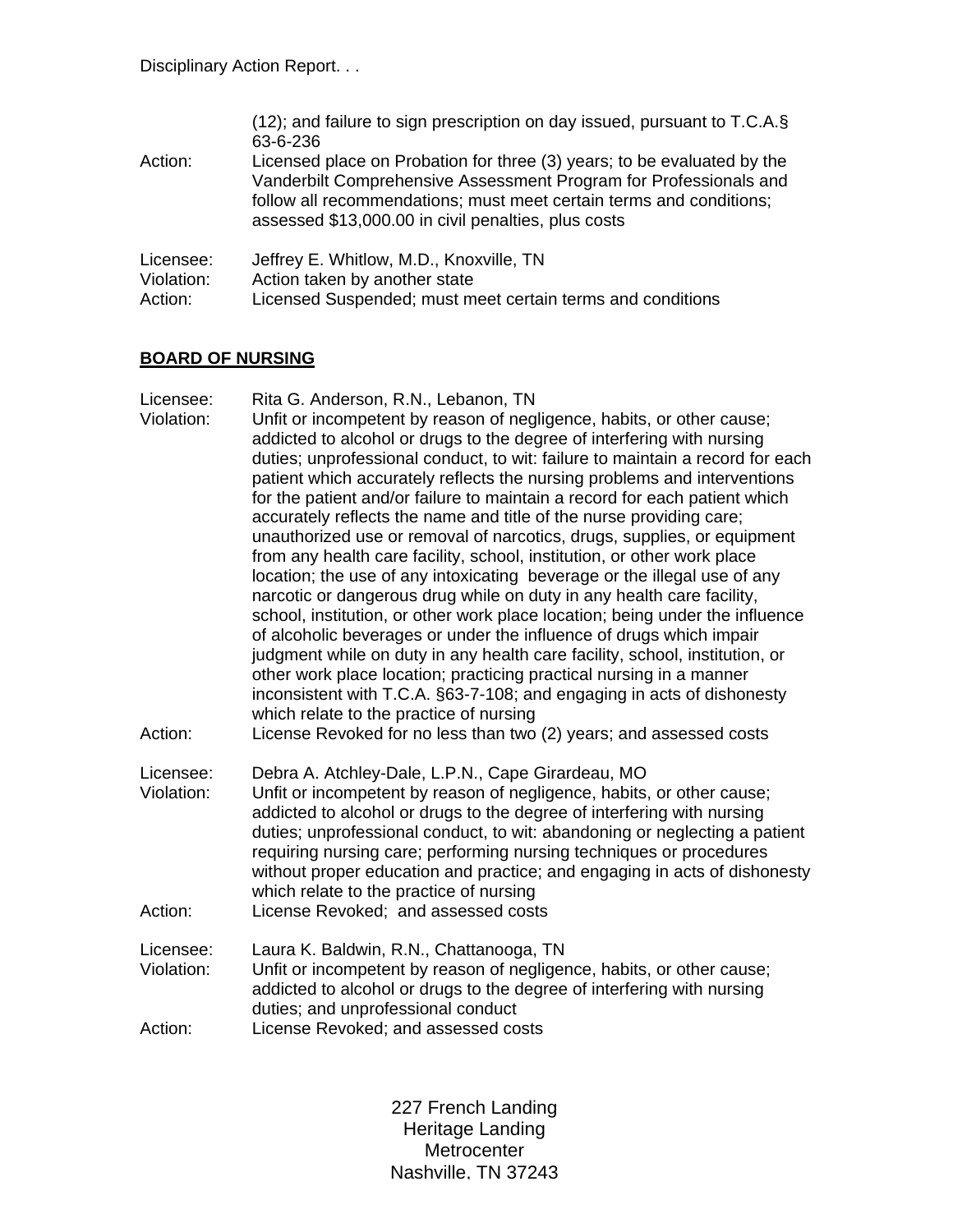Licensee: Melissa Dawn Ballard, R.N., Barlett, TN

Violation: Unfit or incompetent by reason of negligence, habits, or other cause; addicted to alcohol or drugs to the degree of interfering with nursing duties: unprofessional conduct; making false or materially incorrect, inconsistent, or unintelligible entries in any patient records or in the records of any health care facility, school, institution, or other work place location pertaining to the obtaining, possessing or administration of any controlled substance as defined in the Federal Controlled Substances Act; unauthorized use or removal of narcotics, drugs, supplies, or equipment from any health care facility, school, institution, or other work place location; and engaging in acts of dishonesty related to practice of nursing; and being under the influence of alcoholic beverages or under the influence of drugs which impair judgment while on duty in any health care facility, school, institution, or other work place location; and engaging in acts of dishonesty related to the practice of nursing Action: Licenses suspended for a minimum of (6) six months; must meet terms

and conditions

Licensee: Betty O Brock, R.N., Russellville, KY

Violation: Unfit or incompetent by reason of negligence, habits, or other cause; is addicted to alcohol or drugs to the degree of interfering with nursing duties; unprofessional conduct, to wit: making false or materially incorrect, inconsistent, or unintelligible entries in any patient records or in the records of any health care facility, school, institution, or other work place location pertaining to the obtaining, possessing or administration of any controlled substance as defined in the Federal Controlled Substances Act; unauthorized use or removal of narcotic drugs, supplies, or equipment from any health care facility, school, institution, or other work place location; being under the influence of alcoholic beverages or under the influence of drugs which impair judgment while on duty in any health care facility, school, institution, or other work place location; and engaging in acts of dishonesty which relate to the practice of nursing Action: Licenses suspended, must meet certain terms and conditions

Licensee: Jennifer C. Ballentine, L.P.N., Kingston Springs, TN Violation: Unfit or incompetent by reason of negligence, habits, or other cause; is addicted to alcohol or drugs to the degree of interfering with nursing duties; unprofessional conduct, to wit: making false or materially incorrect, inconsistent, or unintelligible entries in any patient records or in the records of any health care facility, school, institution, or other work place location pertaining to the obtaining, possessing or administration of any controlled substance as defined in the Federal Controlled Substances Act; unauthorized use or removal of narcotic drugs, supplies, or equipment from any health care facility, school, institution, or other work place location; being under the influence of alcoholic beverages or under the influence of drugs which impair judgment while on duty in any health care facility, school, institution, or other work place location; and engaging in acts of dishonesty which relate to the practice of nursing Action: Licenses Suspended; must meet certain terms and conditions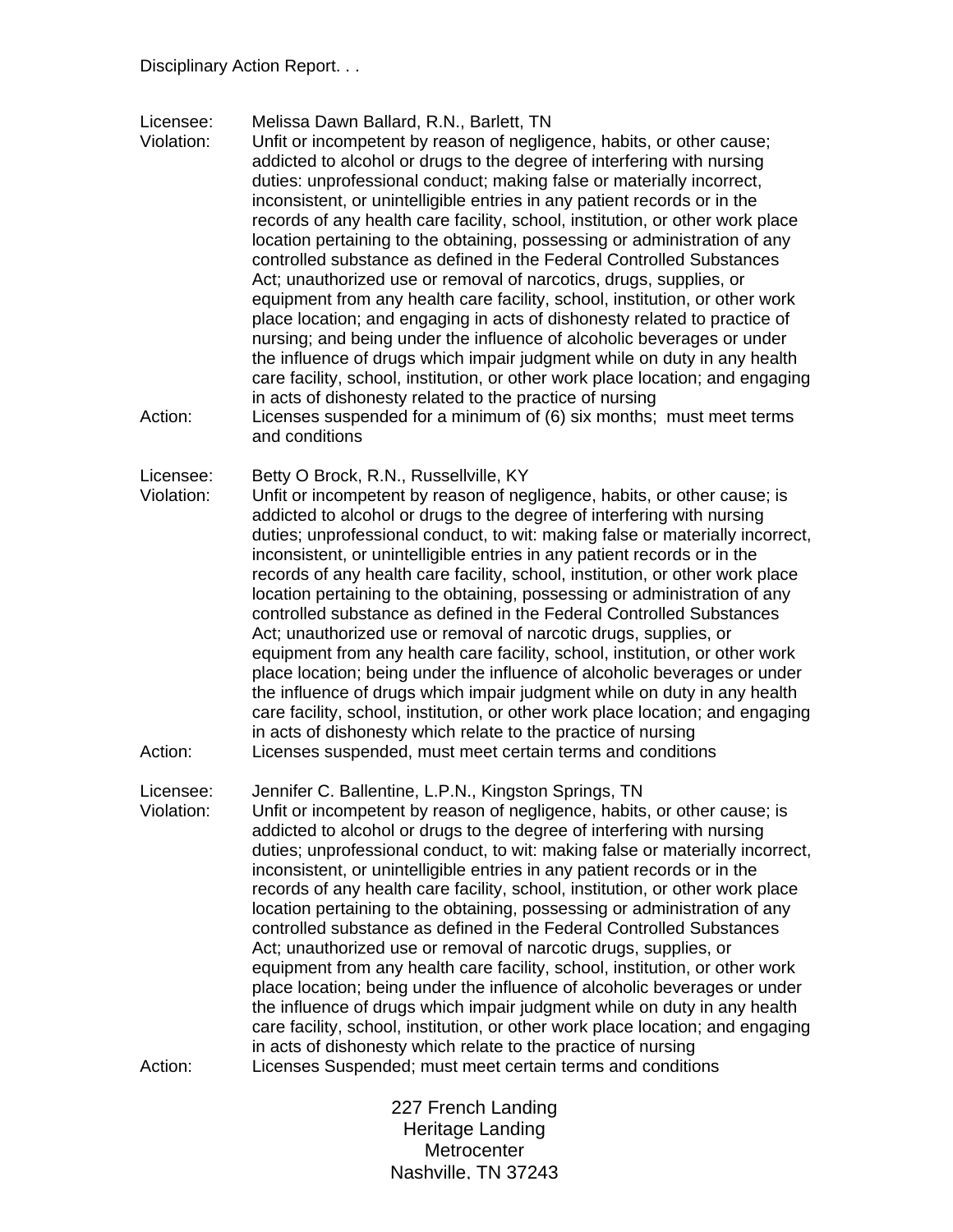Licensee: Leroy T. Calfee, R.N., Cleveland, TN

Violation: Unprofessional conduct; to wit: failure to maintain a record for each patient which accurately reflects the nursing problems and interventions for the patient and/or failure to maintain a record for each patient which accurately reflects the name and title of the nurse providing care; making false or materially incorrect, inconsistent, or unintelligible entries in any patient records or in the records of any health care facility, school, institution, or other work place location pertaining to the obtaining, possessing or administration of any controlled substance as defined in the Federal Controlled Substances Act; unauthorized use or removal of narcotic drugs, supplies, or equipment from any health care facility, school, institution, or other work place location; and practicing practical nursing in a manner inconsistent with T.C.A. §63-7-108 Action: License Suspended; must meet certain terms and conditions; and assessed costs

Licensee: Jeffrey Chambliss, R.N., Madison, TN

Violation: Unfit or incompetent by reason of negligence, habits, or other cause; addicted to alcohol or drugs to the degree of interfering with nursing duties: unprofessional conduct, to wit: failure to maintain a record for each patient which accurately reflects the nursing problems and interventions for the patient and/or failure to maintain a record for each patient which accurately reflects the name and title of the nurse providing care; abandoning or neglecting a patient requiring nursing care; making false or materially incorrect, inconsistent, or unintelligible entries in any patient records or in the records of any health care facility, school, institution, or other work place location pertaining to the obtaining, possessing or administration of any controlled substance as defined in the Federal Controlled Substances Act; unauthorized use or removal of narcotic drugs, supplies, or equipment from any health care facility, school, institution, or other work place location; being under the influence of alcoholic beverages or under the influence of drugs which impair judgment while on duty in any health care facility, school, institution, or other work place location; and engaging in acts of dishonesty which relate to the practice of nursing Action: License Suspended; must meet certain terms and conditions; and

assessed costs

Licensee: Gary L. Cheatwood, L.P.N., Oak Ridge,TN Violation: Unprofessional conduct; impersonating another licensed practitioner; and engaging in acts of dishonesty which relate to the practice of nursing Action: License placed on probation for no less than three (3) years; must meet certain terms and conditions; and assessed costs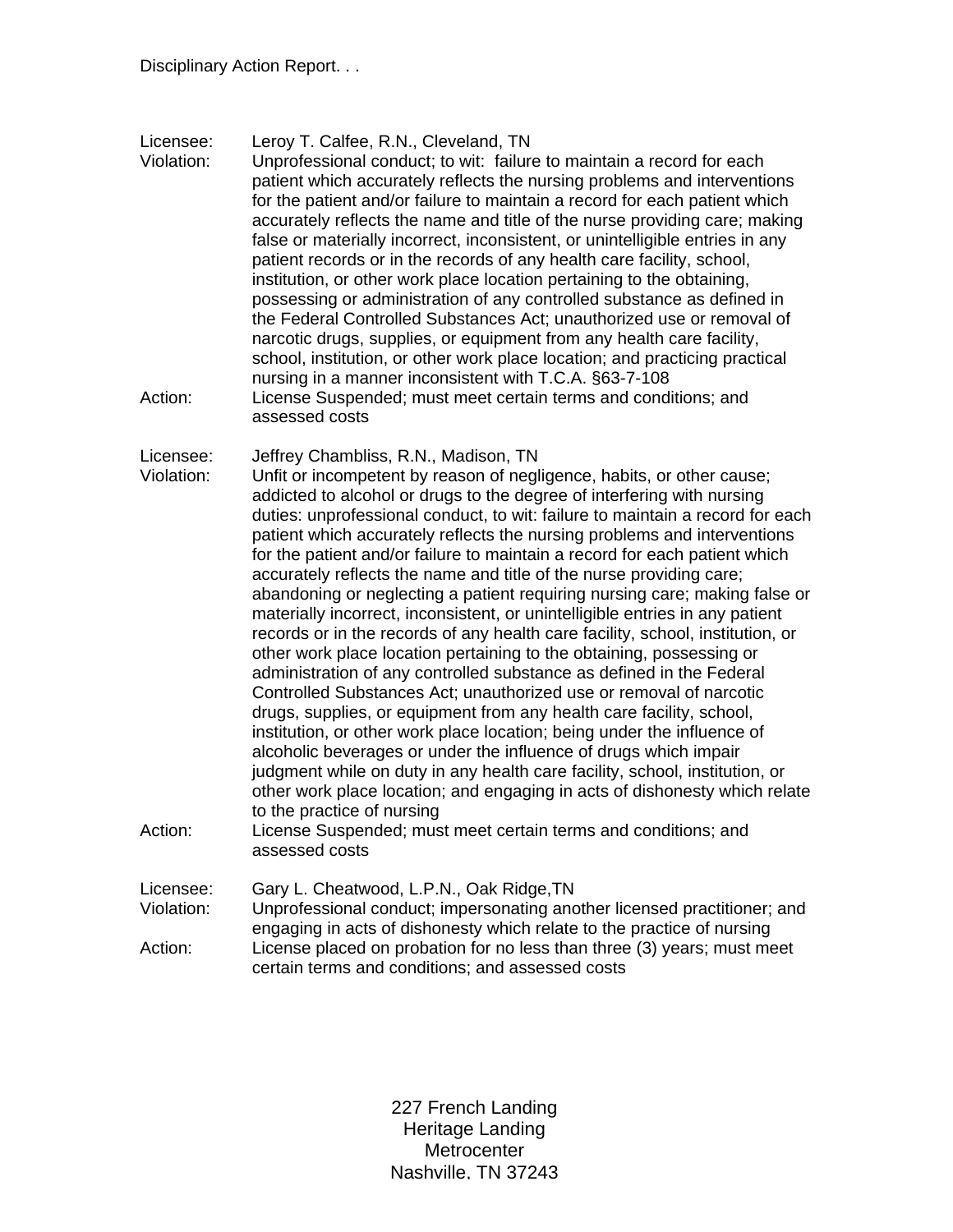| Licensee:<br>Violation:<br>Action: | Rebecca E. Clark, A.P.N., R.N., Columbia, TN<br>Unprofessional conduct; failure to maintain a record for each patient<br>which accurately reflects the name and title of the nurse providing care;<br>engaging in acts of dishonesty which relate to the practice of nursing<br><b>License Revoked</b>                                                                                                                                                                                                                                                                                                                                                                                                                                                                                                                                                                                                                                                                                                                                                                                                                                                                                                                                                                                                                                                        |
|------------------------------------|---------------------------------------------------------------------------------------------------------------------------------------------------------------------------------------------------------------------------------------------------------------------------------------------------------------------------------------------------------------------------------------------------------------------------------------------------------------------------------------------------------------------------------------------------------------------------------------------------------------------------------------------------------------------------------------------------------------------------------------------------------------------------------------------------------------------------------------------------------------------------------------------------------------------------------------------------------------------------------------------------------------------------------------------------------------------------------------------------------------------------------------------------------------------------------------------------------------------------------------------------------------------------------------------------------------------------------------------------------------|
| Licensee:<br>Violation:<br>Action: | Nancy Aline Daniel, L.P.N., Dickson, TN<br>Unfit or incompetent by reason of negligence, habits, or other cause;<br>addicted to alcohol or drugs to the degree of interfering with nursing<br>duties: unprofessional conduct, to wit: failure to maintain a record for each<br>patient which accurately reflects the nursing problems and interventions<br>for the patient and/or failure to maintain a record for each patient which<br>accurately reflects the name and title of the nurse providing care;<br>abandoning or neglecting a patient requiring nursing care; making false or<br>materially incorrect, inconsistent, or unintelligible entries in any patient<br>records or in the records of any health care facility, school, institution, or<br>other work place location pertaining to the obtaining, possessing or<br>administration of any controlled substance as defined in the Federal<br>Controlled Substances Act; unauthorized use or removal of narcotic<br>drugs, supplies, or equipment from any health care facility, school,<br>institution, or other work place location; impersonating another licensed<br>practitioner; practicing practical nursing in a manner inconsistent with<br>T.C.A. §63-7-108; and engaging in acts of dishonesty which relate to the<br>practice of nursing<br>License Revoked; and assessed costs |
| Licensee:<br>Violation:<br>Action: | Lori L. Dorris, L.P.N., Springfield, TN<br>Guilty of a crime; unfit or incompetent by reason of negligence, habits, or<br>other cause; unprofessional conduct, to wit: abandoning or neglecting a<br>patient requiring nursing care; practicing practical nursing in a manner<br>inconsistent with T.C.A. §63-7-108; and engaging in acts of dishonesty<br>which relate to the practice of nursing<br>License Suspended; must meet certain terms and conditions; and<br>assessed costs                                                                                                                                                                                                                                                                                                                                                                                                                                                                                                                                                                                                                                                                                                                                                                                                                                                                        |
| Licensee:<br>Violation:            | Elizabeth Fike, R.N., Olive Branch, MS<br>Unfit or incompetent by reason of negligence, habits, or other cause;<br>addicted to alcohol or drugs to the degree of interfering with nursing<br>duties; and unprofessional conduct                                                                                                                                                                                                                                                                                                                                                                                                                                                                                                                                                                                                                                                                                                                                                                                                                                                                                                                                                                                                                                                                                                                               |
| Action:                            | Reprimand; assessed \$290.00 in civil penalties, plus costs                                                                                                                                                                                                                                                                                                                                                                                                                                                                                                                                                                                                                                                                                                                                                                                                                                                                                                                                                                                                                                                                                                                                                                                                                                                                                                   |
| Licensee:<br>Violation:<br>Action: | Frances J Fox, R.N., Powell, TN<br>Unprofessional conduct; and practicing practical nursing in a manner<br>inconsistent with T.C.A. §63-7-108<br>License Suspended; must meet certain terms and conditions; and<br>assessed costs                                                                                                                                                                                                                                                                                                                                                                                                                                                                                                                                                                                                                                                                                                                                                                                                                                                                                                                                                                                                                                                                                                                             |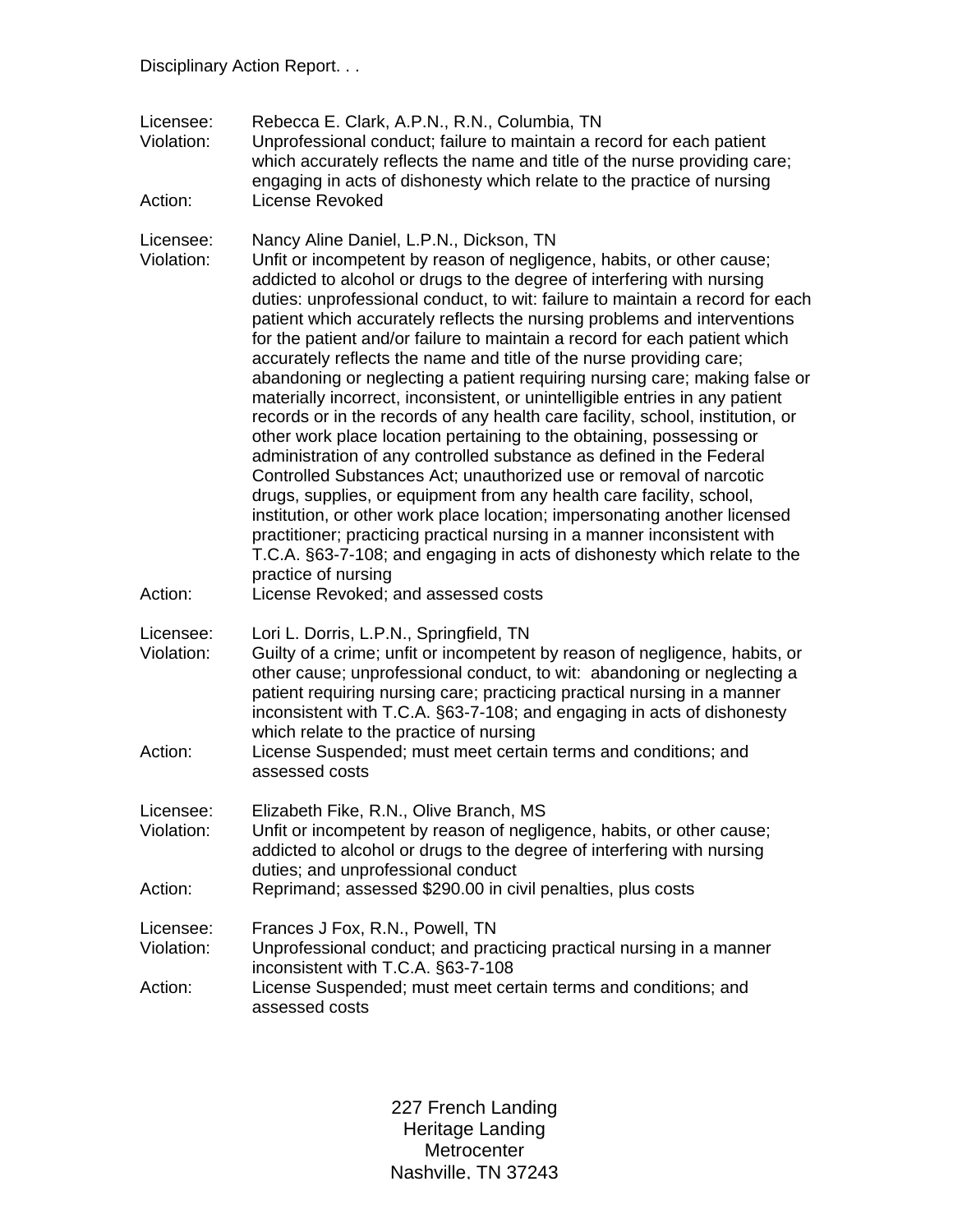| Licensee:<br>Violation: | Tammy Lee Hammonds, R.N., Johnson City, TN<br>Guilty of a crime; unfit or incompetent by reason of negligence, habits, or<br>other cause; addicted to alcohol or drugs to the degree of interfering with<br>nursing duties; unprofessional conduct, to wit: unauthorized use or<br>removal of narcotic drugs, supplies, or equipment from any health care<br>facility, school, institution, or other work place location; being under the<br>influence of alcoholic beverages or under the influence of drugs which<br>impair judgment while on duty in any health care facility, school,<br>institution, or other work place location; and engaging in acts of                                                                                                                                                                   |
|-------------------------|-----------------------------------------------------------------------------------------------------------------------------------------------------------------------------------------------------------------------------------------------------------------------------------------------------------------------------------------------------------------------------------------------------------------------------------------------------------------------------------------------------------------------------------------------------------------------------------------------------------------------------------------------------------------------------------------------------------------------------------------------------------------------------------------------------------------------------------|
| Action:                 | dishonesty which relate to the practice of nursing<br>License placed on probation no less than three (3) years; must meet<br>certain terms and conditions; assessed \$2,500.00 in civil penalties, plus<br>costs                                                                                                                                                                                                                                                                                                                                                                                                                                                                                                                                                                                                                  |
| Licensee:<br>Violation: | Melinda Henegar, R.N., Kingsport, TN<br>Unfit or incompetent by reason of negligence, habits, or other cause;<br>addicted to alcohol or drugs to the degree of interfering with nursing<br>duties; unprofessional conduct, to wit: unauthorized use or removal of<br>narcotic drugs, supplies, or equipment from any health care facility,<br>school, institution, or other work place location; impersonating another<br>licensed practitioner; practicing practical nursing in a manner inconsistent<br>with T.C.A. §63-7-108; and engaging in acts of dishonesty which relate to<br>the practice of nursing                                                                                                                                                                                                                    |
| Action:                 | License Suspended; must meet certain terms and conditions; and<br>assessed costs                                                                                                                                                                                                                                                                                                                                                                                                                                                                                                                                                                                                                                                                                                                                                  |
| Licensee:<br>Violation: | Shanna Lee Jones, L.P.N., Water Valley, KY<br>Unfit or incompetent by reason of negligence, habits, or other cause;<br>addicted to alcohol or drugs to the degree of interfering with nursing<br>duties: unprofessional conduct; to wit: the use of any intoxicating<br>beverage or the illegal use of any narcotic or dangerous drug while on<br>duty in any health car facility, school, institution, or other work place<br>location; being under the influence of alcoholic beverages or under the<br>influence of drugs which impair judgment while on duty in any health care<br>facility, school, institution, or other work place location; license suspended<br>in another state                                                                                                                                         |
| Action:                 | License Revoked; assessed \$9,000.00 in civil penalties, plus costs                                                                                                                                                                                                                                                                                                                                                                                                                                                                                                                                                                                                                                                                                                                                                               |
| Licensee:<br>Violation: | Billie G. Kramer, R.N., Franklin, TN<br>Unfit or incompetent by reason of negligence, habits, or other cause;<br>addicted to alcohol or drugs to the degree of interfering with nursing<br>duties: unprofessional conduct; to wit: failure to maintain a record for each<br>patient which accurately reflects the nursing problems and interventions<br>for the patient and/or failure to maintain a record for each patient which<br>accurately reflects the name and title of the nurse providing care;<br>abandoning or neglecting a patient requiring nursing care; making false or<br>materially incorrect, inconsistent, or unintelligible entries in any patient<br>records or in the records of any health care facility, school, institution, or<br>other work place location pertaining to the obtaining, possessing or |
|                         | 227 French Landing<br>Heritage Landing                                                                                                                                                                                                                                                                                                                                                                                                                                                                                                                                                                                                                                                                                                                                                                                            |

Metrocenter www.coom.com<br>Nashville, TN 37243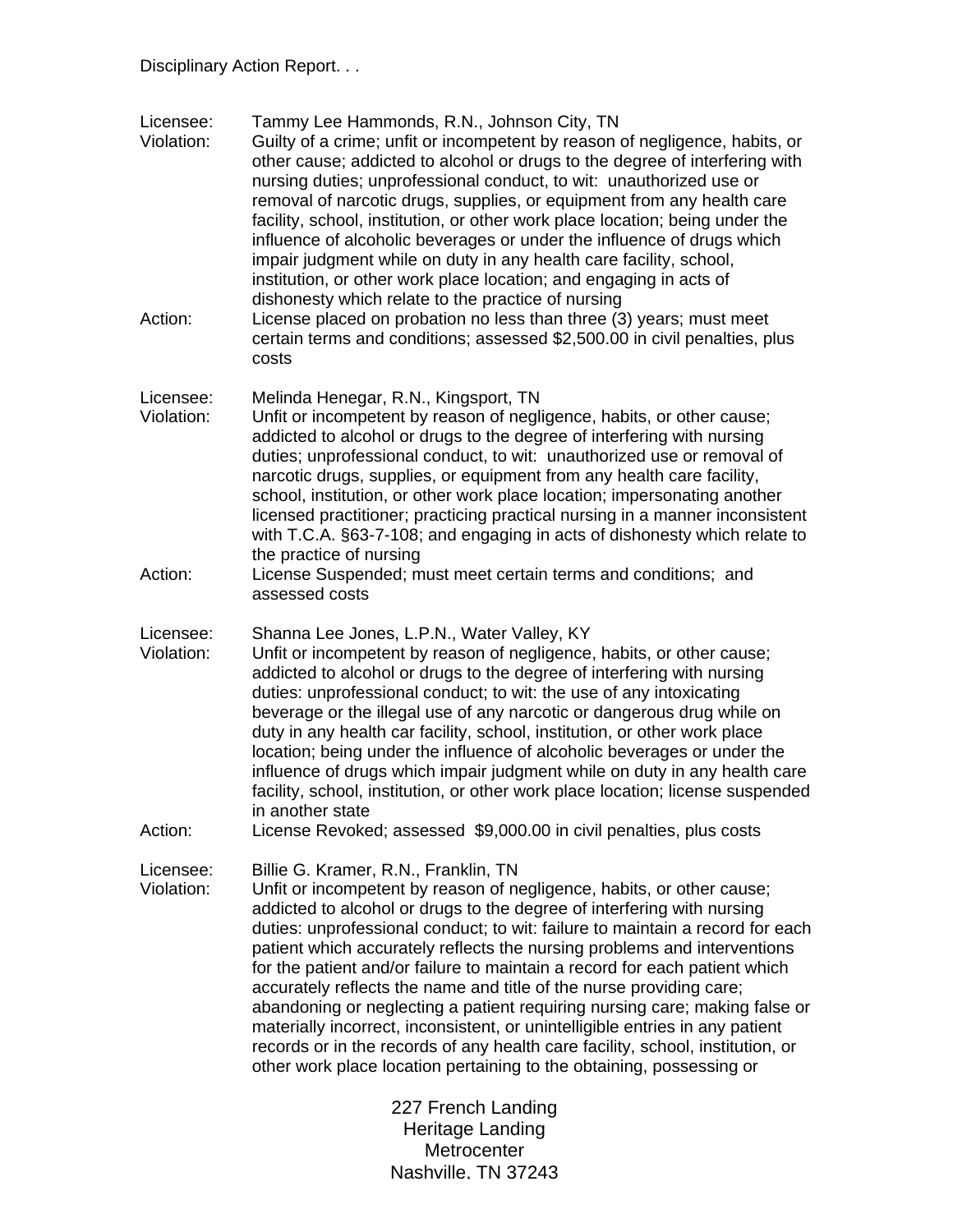| Action:                            | administration of any controlled substance as defined in the Federal<br>Controlled Substances Act; unauthorized use or removal of narcotic<br>drugs, supplies, or equipment from any health care facility, school,<br>institution, or other work place location; being under the influence of<br>alcoholic beverages or under the influence of drugs which impair<br>judgment while on duty in any health care facility, school, institution, or<br>other work place location; and engaging in acts of dishonesty which relate<br>to the practice of nursing.<br>License Revoked; and assessed costs                                                                                                                                                                                                                                                                                                                                                                                                                                               |
|------------------------------------|----------------------------------------------------------------------------------------------------------------------------------------------------------------------------------------------------------------------------------------------------------------------------------------------------------------------------------------------------------------------------------------------------------------------------------------------------------------------------------------------------------------------------------------------------------------------------------------------------------------------------------------------------------------------------------------------------------------------------------------------------------------------------------------------------------------------------------------------------------------------------------------------------------------------------------------------------------------------------------------------------------------------------------------------------|
| Licensee:<br>Violation:<br>Action: | Rhonda Anne Latham, R.N., Memphis, TN<br>Unfit or incompetent by reason of negligence, habits, or other cause; to<br>wit: being under the influence of alcoholic beverages or under the<br>influence of drugs which impair judgment while on duty in any health care<br>facility, school, institution, or other work place location; practicing practical<br>nursing in a manner inconsistent with T.C.A. §63-7-108; and engaging in<br>acts of dishonesty which relate to the practice of nursing<br>License Suspended; must meet certain terms and conditions; and<br>assessed costs                                                                                                                                                                                                                                                                                                                                                                                                                                                             |
| Licensee:<br>Violation:            | Cynthia Folks Lester, R.N., Malden, MO<br>Unprofessional conduct; engaging in acts of dishonesty which relate to<br>the practice of nursing                                                                                                                                                                                                                                                                                                                                                                                                                                                                                                                                                                                                                                                                                                                                                                                                                                                                                                        |
| Action:                            | License Revoked; and assessed costs                                                                                                                                                                                                                                                                                                                                                                                                                                                                                                                                                                                                                                                                                                                                                                                                                                                                                                                                                                                                                |
| Licensee:<br>Violation:<br>Action: | Sharon D. McKinney Martin, R.N., Mayfield, KY<br>Unprofessional conduct<br>License Revoked; and assessed costs                                                                                                                                                                                                                                                                                                                                                                                                                                                                                                                                                                                                                                                                                                                                                                                                                                                                                                                                     |
| Licensee:<br>Violation:<br>Action: | Brenda McKnight, R.N., Gallatin, TN<br>Unfit or incompetent by reason of negligence, habits, or other cause;<br>addicted to alcohol or drugs to the degree of interfering with nursing<br>duties; unprofessional conduct, to wit: intentionally or negligently causing<br>physical or emotional injury to a patient; failure to maintain a record for<br>each patient which accurately reflects the nursing problems and<br>interventions for the patient and/or failure to maintain a record for each<br>patient which accurately reflects the name and title of the nurse providing<br>care; and making false or materially incorrect, inconsistent, or<br>unintelligible entries in any patient records or in the records of any health<br>care facility, school, institution, or other work place location pertaining to<br>the obtaining, possessing or administration of any controlled substance<br>as defined in the Federal Controlled Substances Act<br>License Suspended; must meet certain terms and conditions; and<br>assessed costs |
| Licensee:<br>Violation:<br>Action: | Tracey Massey, R.N., Bartlett, TN<br>Guilty of a crime; unfit or incompetent by reason of negligence, habits, or<br>other cause; and unprofessional conduct<br>License Revoked; and assessed costs                                                                                                                                                                                                                                                                                                                                                                                                                                                                                                                                                                                                                                                                                                                                                                                                                                                 |
|                                    | 227 French Landing<br>Heritage Landing<br>Metrocenter<br>Nashville. TN 37243                                                                                                                                                                                                                                                                                                                                                                                                                                                                                                                                                                                                                                                                                                                                                                                                                                                                                                                                                                       |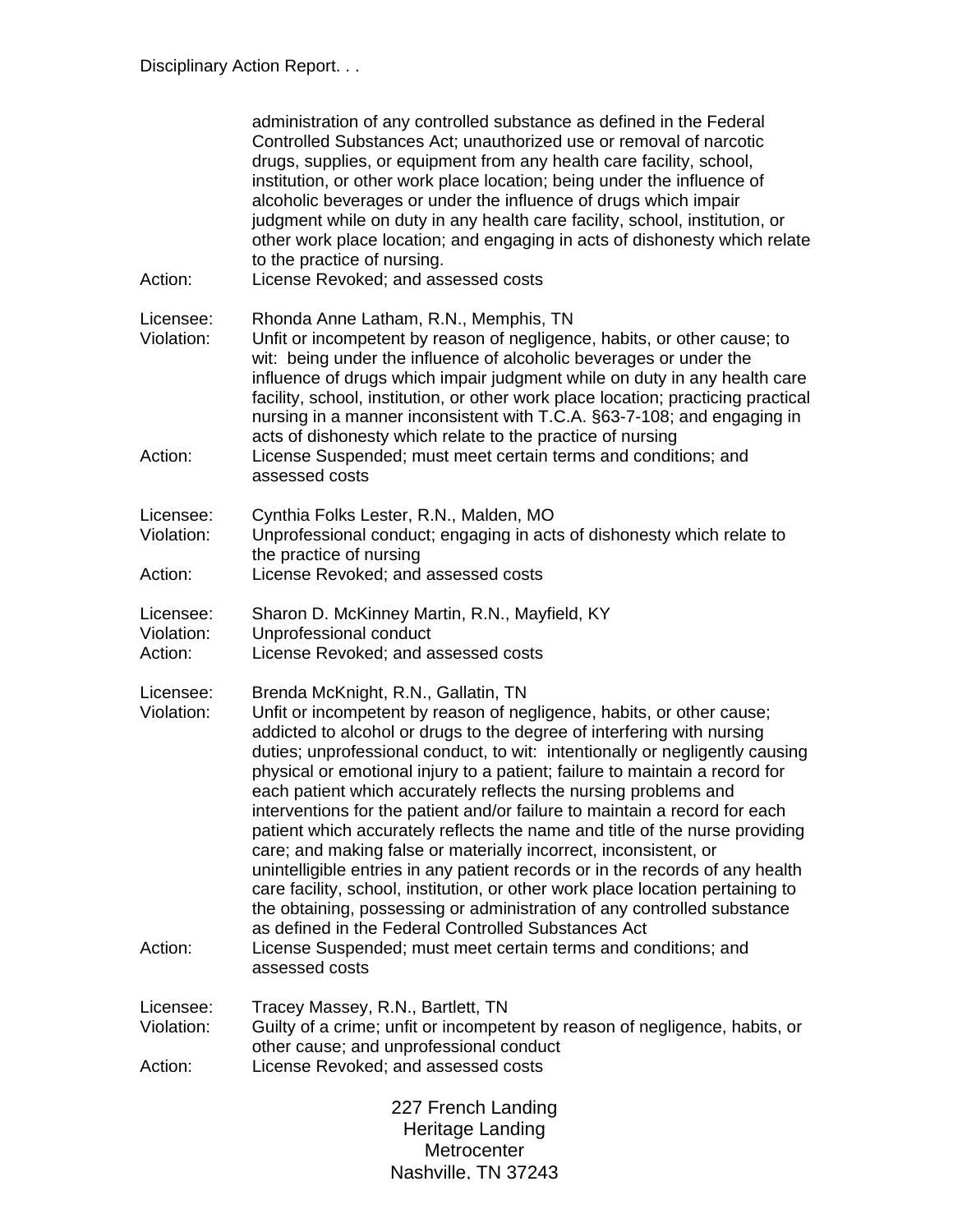| Licensee:<br>Violation:<br>Action: | Carolyn E. Miller, Unlicensed, Lebanon, TN<br>Unfit or incompetent by reason of negligence, habits, or other cause;<br>addicted to alcohol or drugs to the degree of interfering with nursing<br>duties; unprofessional conduct, to wit: failure to maintain a record for each<br>patient which accurately reflects the nursing problems and interventions<br>for the patient and/or failure to maintain a record for each patient which<br>accurately reflects the name and title of the nurse providing care; making<br>false or materially incorrect, inconsistent, or unintelligible entries in any<br>patient records or in the records of any health care facility, school,<br>institution, or other work place location pertaining to the obtaining,<br>possessing or administration of any controlled substance as defined in<br>the Federal Controlled Substances Act; being under the influence of<br>alcoholic beverages or under the influence of drugs which impair<br>judgment while on duty in any health care facility, school, institution, or<br>other work place location; and practicing practical nursing in a manner<br>inconsistent with T.C.A. §63-7-108<br>License Revoked; and assessed costs |
|------------------------------------|-------------------------------------------------------------------------------------------------------------------------------------------------------------------------------------------------------------------------------------------------------------------------------------------------------------------------------------------------------------------------------------------------------------------------------------------------------------------------------------------------------------------------------------------------------------------------------------------------------------------------------------------------------------------------------------------------------------------------------------------------------------------------------------------------------------------------------------------------------------------------------------------------------------------------------------------------------------------------------------------------------------------------------------------------------------------------------------------------------------------------------------------------------------------------------------------------------------------------|
| Licensee:<br>Violation:<br>Action: | Jeanne A Montgomery, L.P.N., Castalian Springs, TN<br>Guilty of unprofessional conduct<br>License Revoked; and assessed costs                                                                                                                                                                                                                                                                                                                                                                                                                                                                                                                                                                                                                                                                                                                                                                                                                                                                                                                                                                                                                                                                                           |
| Licensee:<br>Violation:<br>Action: | Susan D. Murphy, R.N., Oak Ridge, TN<br>Unfit or incompetent by reason of negligence, habits, or other cause;<br>addicted to alcohol or drugs to the degree of interfering with nursing<br>duties; unprofessional conduct, to wit; unauthorized use or removal of<br>narcotics, drugs, supplies, or equipment from any health care facility,<br>school, institution, or other work place location; and being under the<br>influence of alcoholic beverages or under the influence of drugs which<br>impair judgment while on duty in any health care facility, school,<br>institution, or other work place location<br>License Revoked; assessed \$2,000.00 in civil penalties, plus costs                                                                                                                                                                                                                                                                                                                                                                                                                                                                                                                              |
| Licensee:<br>Violation:<br>Action: | Carole A. Parsley, R.N., Owensboro, KY<br>Guilty of unprofessional conduct<br>License Suspended; must meet certain terms and conditions; and<br>assessed costs                                                                                                                                                                                                                                                                                                                                                                                                                                                                                                                                                                                                                                                                                                                                                                                                                                                                                                                                                                                                                                                          |
| Licensee:<br>Violation:<br>Action: | Diane Michelle Plemons, L.P.N., Maryville, TN<br>Guilty of unprofessional conduct; and unauthorized use or removal of<br>narcotics, drugs, supplies, or equipment from any health care facility,<br>school, institution, or other work place location<br>License Revoked; assessed \$1,000.00 in civil penalties, plus costs                                                                                                                                                                                                                                                                                                                                                                                                                                                                                                                                                                                                                                                                                                                                                                                                                                                                                            |
| Licensee:<br>Violation:            | Dana R. Porter, R.N., Mount Juliet, TN<br>Unfit or incompetent by reason of negligence, habits, or other cause; is<br>addicted to alcohol or drugs to the degree of interfering with nursing<br>duties; unprofessional conduct, to wit: the use of an intoxicating                                                                                                                                                                                                                                                                                                                                                                                                                                                                                                                                                                                                                                                                                                                                                                                                                                                                                                                                                      |
|                                    | 227 French Landing<br>Heritage Landing<br>Metrocenter                                                                                                                                                                                                                                                                                                                                                                                                                                                                                                                                                                                                                                                                                                                                                                                                                                                                                                                                                                                                                                                                                                                                                                   |

www.coom.com<br>Nashville, TN 37243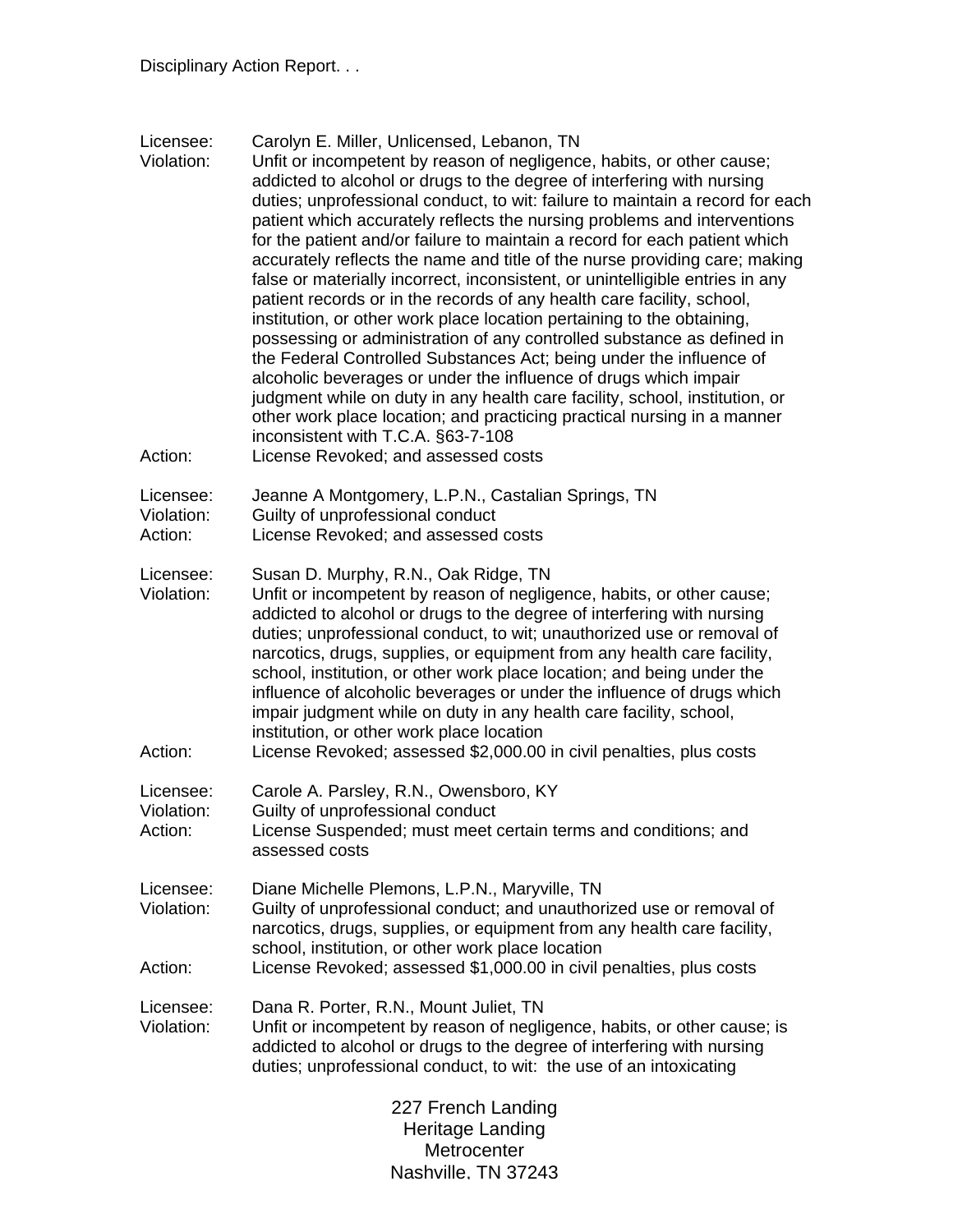| Action:                            | beverage or the illegal use of any narcotic or dangerous drug while on<br>duty in any health car facility, school, institution, or other work place<br>location; being under the influence of alcoholic beverages or under the<br>influence of drugs which impair judgment while on duty in any health care<br>facility, school, institution, or other work place location; and engaging in<br>acts of dishonesty which relate to the practice of nursing<br>License Suspended; must meet certain terms and conditions; and<br>assessed costs                                                                                                                                                                                                                                                                                                                                                                                                                                                                                                                                                             |
|------------------------------------|-----------------------------------------------------------------------------------------------------------------------------------------------------------------------------------------------------------------------------------------------------------------------------------------------------------------------------------------------------------------------------------------------------------------------------------------------------------------------------------------------------------------------------------------------------------------------------------------------------------------------------------------------------------------------------------------------------------------------------------------------------------------------------------------------------------------------------------------------------------------------------------------------------------------------------------------------------------------------------------------------------------------------------------------------------------------------------------------------------------|
| Licensee:<br>Violation:<br>Action: | Catherine Ann Ridener, L.P.N., Paris, TN<br>Unfit or incompetent by reason of negligence, habits, or other cause; is<br>addicted to alcohol or drugs to the degree of interfering with nursing<br>duties; unprofessional conduct, to wit: making false or materially incorrect,<br>inconsistent, or unintelligible entries in any patient records or in the<br>records of any health care facility, school, institution, or other work place<br>location pertaining to the obtaining, possessing or administration of any<br>controlled substance as defined in the Federal Controlled Substances<br>Act; unauthorized use or removal of narcotic drugs, supplies, or<br>equipment from any health care facility, school, institution, or other work<br>place location; being under the influence of alcoholic beverages or under<br>the influence of drugs which impair judgment while on duty in any health<br>care facility, school, institution, or other work place location; and engaging<br>in acts of dishonesty which relate to the practice of nursing.<br>Licenses Revoked; and assessed costs |
|                                    |                                                                                                                                                                                                                                                                                                                                                                                                                                                                                                                                                                                                                                                                                                                                                                                                                                                                                                                                                                                                                                                                                                           |
| Licensee:<br>Violation:<br>Action: | Robert L. Richey, A.P.N., R.N., McMinnville, TN<br>Unfit or incompetent by reason of negligence, habits, or other cause;<br>addicted to alcohol or drugs to the degree of interfering with nursing<br>duties; unprofessional conduct; being under the influence of alcoholic<br>beverages, or under the influence of drugs which impair judgment while<br>on duty in any health care facility, school, institution or other work place<br>location; and failure to take appropriate action in safeguarding the patient<br>from incompetent health care practices<br>License Revoked; and assessed costs                                                                                                                                                                                                                                                                                                                                                                                                                                                                                                   |
| Licensee:                          | Deborah D. Robertson, R.N., Knoxville, TN                                                                                                                                                                                                                                                                                                                                                                                                                                                                                                                                                                                                                                                                                                                                                                                                                                                                                                                                                                                                                                                                 |
| Violation:                         | Unfit or incompetent by reason of negligence, habits, or other cause;<br>addicted to alcohol or drugs to the degree of interfering with nursing<br>duties; unprofessional conduct, to wit: failure to maintain a record for each<br>patient which accurately reflects the nursing problems and interventions<br>for the patient and/or failure to maintain a record for each patient which<br>accurately reflects the name and title of the nurse providing care; making<br>false or materially incorrect, inconsistent, or unintelligible entries in any<br>patient records or in the records of any health care facility, school,<br>institution, or other work place location pertaining to the obtaining,<br>possessing or administration of any controlled substance as defined in<br>the Federal Controlled Substances Act; unauthorized use or removal of<br>narcotic drugs, supplies, or equipment from any health care facility,<br>school, institution, or other work place location; being under the influence                                                                                 |
|                                    | 227 French Landing                                                                                                                                                                                                                                                                                                                                                                                                                                                                                                                                                                                                                                                                                                                                                                                                                                                                                                                                                                                                                                                                                        |

425 Fifth Avenue North Metrocenter www.coom.com<br>Nashville, TN 37243 227 French Landing Heritage Landing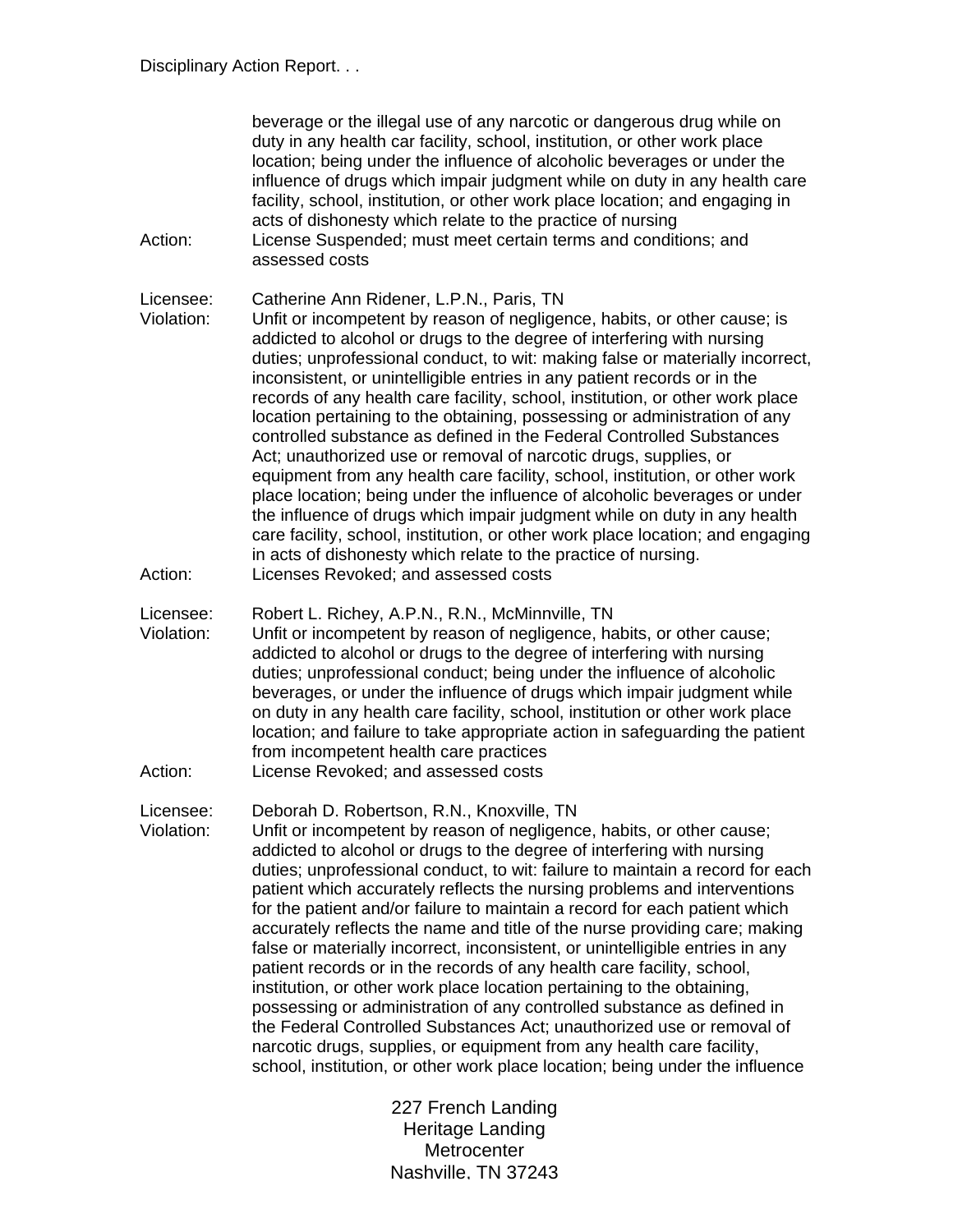| Action:                            | of alcoholic beverages or under the influence of drugs which impair<br>judgment while on duty in any health care facility, school, institution, or<br>other work place location; and engaging in acts of dishonesty which relate<br>to the practice of nursing.<br>License Revoked; and assessed costs                                                                                                                                                                                                                                                                                                                                                                                                                                                                                                                                                                                                                                                                                                                                                                                                                                                                                                                                                                                                                                   |
|------------------------------------|------------------------------------------------------------------------------------------------------------------------------------------------------------------------------------------------------------------------------------------------------------------------------------------------------------------------------------------------------------------------------------------------------------------------------------------------------------------------------------------------------------------------------------------------------------------------------------------------------------------------------------------------------------------------------------------------------------------------------------------------------------------------------------------------------------------------------------------------------------------------------------------------------------------------------------------------------------------------------------------------------------------------------------------------------------------------------------------------------------------------------------------------------------------------------------------------------------------------------------------------------------------------------------------------------------------------------------------|
| Licensee:<br>Violation:            | Amber Brooke Burleson Rollins, L.P.N., Johnson City, TN<br>Guilty of a crime; unfit or incompetent by reason of negligence, habits, or<br>other cause; addicted to alcohol or drugs to the degree of interfering with<br>nursing duties; unprofessional conduct; to wit: unauthorized use or<br>removal of narcotic drugs, supplies, or equipment from any health care<br>facility, school, institution, or other work place location; aiding, abetting,<br>assisting or hiring an individual to violate or circumvent and law or duly<br>promulgated rule intended to guide the conduct of a nurse or any other<br>licensed health care provider; failing to report, through proper channels,<br>facts known to the individual regarding incompetent, unethical or illegal<br>practice of any health care provider; and engaging in acts of dishonesty<br>which relate to the practice of nursing                                                                                                                                                                                                                                                                                                                                                                                                                                       |
| Action:                            | License placed on probation; must meet certain terms and conditions;<br>and assessed costs                                                                                                                                                                                                                                                                                                                                                                                                                                                                                                                                                                                                                                                                                                                                                                                                                                                                                                                                                                                                                                                                                                                                                                                                                                               |
| Licensee:<br>Violation:<br>Action: | Tara L. Reich Scarborough, R.N., Hamilton, AL<br>Unprofessional conduct<br>License Revoked; and assessed costs                                                                                                                                                                                                                                                                                                                                                                                                                                                                                                                                                                                                                                                                                                                                                                                                                                                                                                                                                                                                                                                                                                                                                                                                                           |
| Licensee:<br>Violation:<br>Action: | Lela E. Martin Shoemake, L.P.N., Lewisburg, KY<br>Guilty of a crime; unfit or incompetent by reason of negligence, habits, or<br>other cause; and unprofessional conduct<br>License Revoked; and assessed costs                                                                                                                                                                                                                                                                                                                                                                                                                                                                                                                                                                                                                                                                                                                                                                                                                                                                                                                                                                                                                                                                                                                          |
| Licensee:<br>Violation:            | Keyerra Laura Steele, R.N., Maryville, TN<br>Unfit or incompetent by reason of negligence, habits, or other cause;<br>addicted to alcohol or drugs to the degree of interfering with nursing<br>duties; unprofessional conduct, to wit: failure to maintain a record for<br>each patient which accurately reflects the nursing problems and<br>interventions for the patient and/or failure to maintain a record for each<br>patient which accurately reflects the name and title of the nurse providing<br>care; making false or materially incorrect, inconsistent, or unintelligible<br>entries in any patient records or in the records of any health care facility,<br>school, institution, or other work place location pertaining to the obtaining,<br>possessing or administration of any controlled substance as defined in<br>the Federal Controlled Substances Act; unauthorized use or removal of<br>narcotic drugs, supplies, or equipment from any health care facility,<br>school, institution, or other work place location; being under the influence<br>of alcoholic beverages or under the influence of drugs which impair<br>judgment while on duty in any health care facility, school, institution, or<br>other work place location; and engaging in acts of dishonesty which relate<br>to the practice of nursing |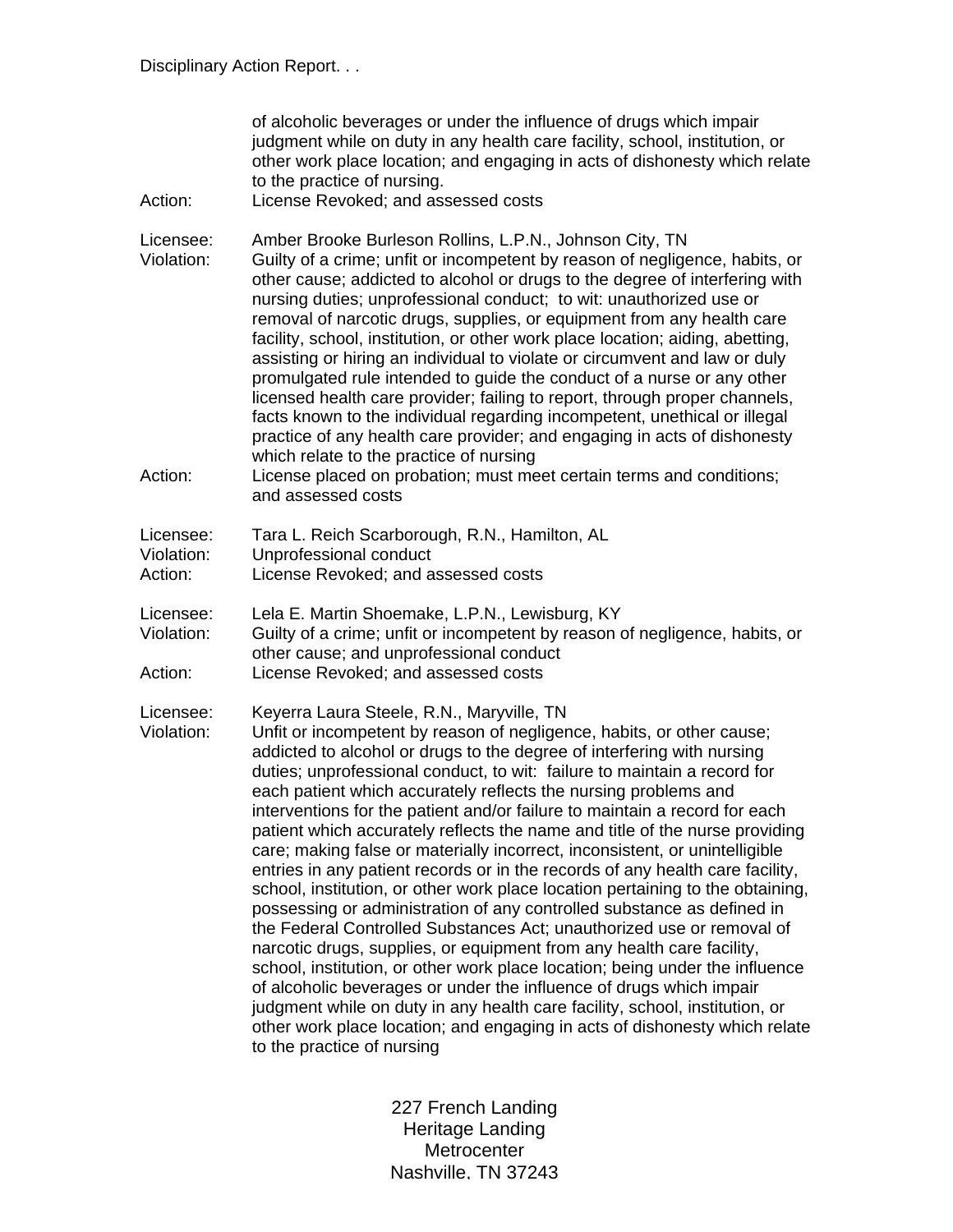| Action:                            | License placed on probation for no less than three 3) years; must meet<br>certain terms and conditions; and assessed costs                                                                                                                                                                                                                                                                                                                                                                                                                                                                                                                                                                                                                                       |
|------------------------------------|------------------------------------------------------------------------------------------------------------------------------------------------------------------------------------------------------------------------------------------------------------------------------------------------------------------------------------------------------------------------------------------------------------------------------------------------------------------------------------------------------------------------------------------------------------------------------------------------------------------------------------------------------------------------------------------------------------------------------------------------------------------|
| Licensee:<br>Violation:<br>Action: | Shalonda Terese Taylor, R.N., Memphis, TN<br>Unprofessional conduct<br>License Revoked; assessed \$4,000.00 in civil penalties, plus costs                                                                                                                                                                                                                                                                                                                                                                                                                                                                                                                                                                                                                       |
| Licensee:<br>Violation:            | Kimberly D Thomoson, L.P.N., Gadsden, TN<br>Unfit or incompetent by reason of negligence, habits, or other cause;<br>unprofessional conduct, to wit: making false or materially incorrect,<br>inconsistent, or unintelligible entries in any patient records or in the<br>records of any health care facility, school, institution, or other work place<br>location pertaining to the obtaining, possessing or administration of any<br>controlled substance as defined in the Federal Controlled Substances<br>Act; unauthorized use or removal of narcotic drugs, supplies, or<br>equipment from any health care facility, school, institution, or other work<br>place location; and engaging in acts of dishonesty which relate to the<br>practice of nursing |
| Action:                            | License suspended; and assessed costs                                                                                                                                                                                                                                                                                                                                                                                                                                                                                                                                                                                                                                                                                                                            |
| Licensee:<br>Violation:            | Barbara L. Vines, R.N., Elizabethton, TN<br>Unprofessional conduct; to wit: failure to maintain a record for each<br>patient which accurately reflects the nursing problems and interventions<br>for the patient and/or failure to maintain a record for each patient which<br>accurately reflects the name and title of the nurse providing care; failure<br>to maintain a record for each patient which accurately reflects the nursing<br>problems and interventions for the patient and/or failure to maintain a<br>record for each patient which accurately reflects the name and title of the<br>nurse providing care; and practicing professional nursing in a manner<br>inconsistent with T.C.A.§ 63-7-103                                               |
| Action:<br>Licensee:<br>Violation: | Shana Warren Weems, R.N., Waverly, TN<br>Unfit or incompetent by reason of negligence, habits, or other cause;<br>addicted to alcohol or drugs to the degree of interfering with nursing<br>duties; unprofessional conduct, to wit: making false or materially incorrect,<br>inconsistent, or unintelligible entries in any patient records or in the<br>records of any health care facility, school, institution, or other work place<br>location pertaining to the obtaining, possessing or administration of any<br>controlled substance as defined in the Federal Controlled Substances<br>Act; and being under the influence of alcoholic beverages or under the                                                                                            |

influence of drugs which impair judgment while on duty in any health care facility, school, institution, or other work place location Action: License Suspended; must meet certain terms and conditions; and assessed costs

Licensee: Maria D. Welch, R.N., Crossville, TN<br>Violation: Guilty of a crime: unfit or incompeten Guilty of a crime; unfit or incompetent by reason of negligence, habits, or other cause; addicted to alcohol or drugs to the degree of interfering with nursing duties; unprofessional conduct, to wit: being under the influence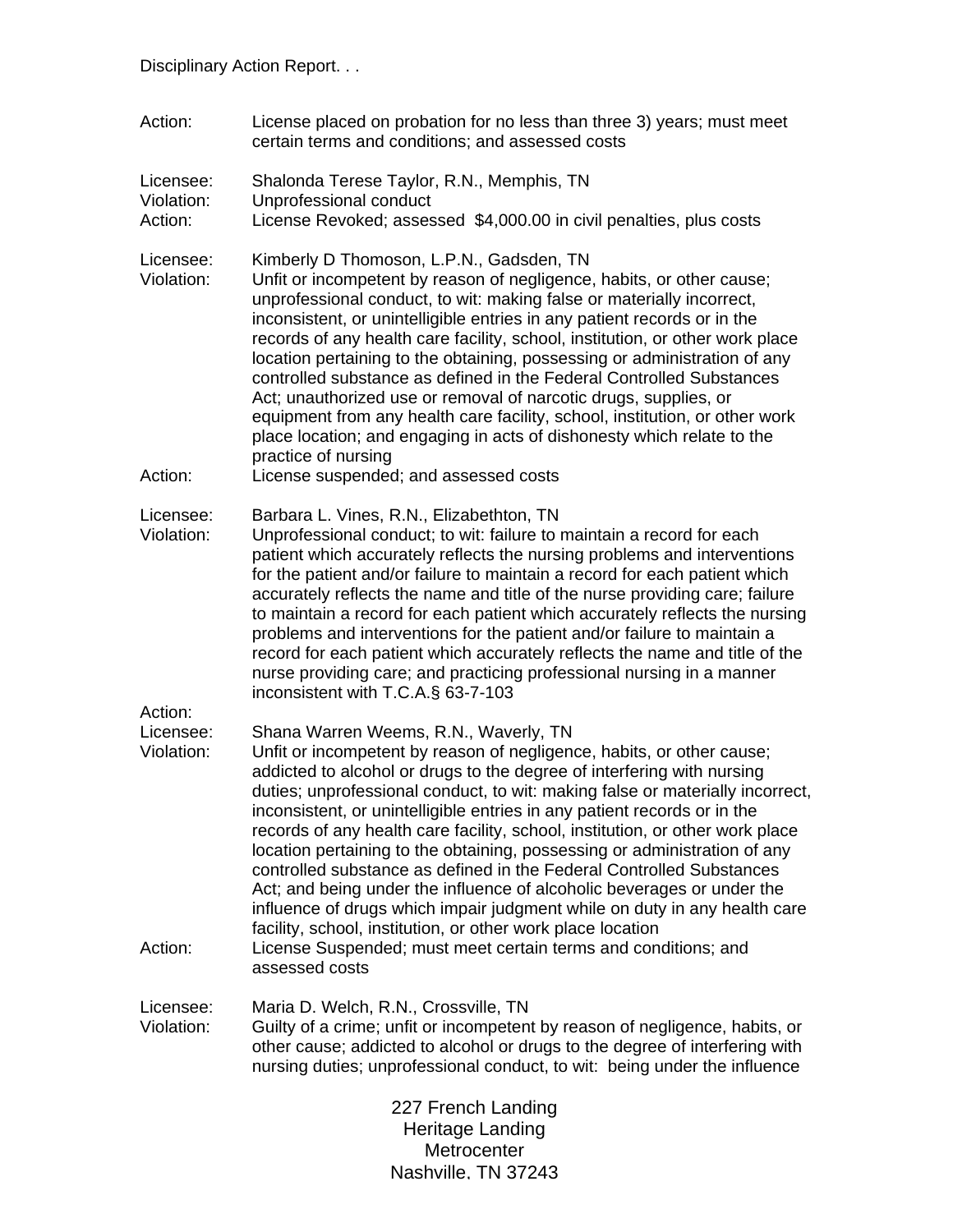|                         | of alcoholic beverages or under the influence of drugs which impair<br>judgment while on duty in any health care facility, school, institution, or<br>other work place location; and engaging in acts of dishonesty which relate<br>to the practice of nursing |
|-------------------------|----------------------------------------------------------------------------------------------------------------------------------------------------------------------------------------------------------------------------------------------------------------|
| Action:                 | License Suspended; must meet certain terms and conditions; assessed<br>\$1,000.00 in civil penalties, plus costs                                                                                                                                               |
| Licensee:<br>Violation: | Donna F. Wheater, L.P.N., Ripley MS<br>Unprofessional conduct                                                                                                                                                                                                  |

Action: License Revoked; and assessed costs

## **BOARD OF PHARMACY**

| Licensee:                          | Robert J. Braidwood, D.P.H., Knoxville, TN                                                                                                                            |  |
|------------------------------------|-----------------------------------------------------------------------------------------------------------------------------------------------------------------------|--|
| Violation:                         | Wrote and filled prescriptions without authorization from a licensed                                                                                                  |  |
| Action:                            | prescriber                                                                                                                                                            |  |
| Licensee:<br>Violation:<br>Action: | Two (2) year term of probation and \$500 civil penalty<br>Caletha L. Christian, D.P.H., Nashville, TN<br>Failure to provide patient counseling<br>\$100 civil penalty |  |
| Licensee:<br>Violation:<br>Action: | Pat A. Collins, D.P.H., Maryville, TN<br>Wrote prescriptions and dispensed controlled substances without<br>authorization from a licensed prescriber<br>Revocation    |  |
| Licensee:                          | James M. Davis, D.P.H., Crossville, TN                                                                                                                                |  |
| Violation:                         | Disciplined in another state                                                                                                                                          |  |
| Action:                            | Placed on three (3) year term of probation                                                                                                                            |  |
| Licensee:                          | Anneadria C. Greer, R.T., Murfreesboro, TN                                                                                                                            |  |
| Violation:                         | Dispensed prescriptions without authorization from a licensed prescriber                                                                                              |  |
| Action:                            | Placed on one (1) year term of probation                                                                                                                              |  |
| Licensee:                          | Tina R. Hosse, R.T., Springfield, TN                                                                                                                                  |  |
| Violation:                         | Theft and diversion of controlled substances from the pharmacy                                                                                                        |  |
| Action:                            | Revocation                                                                                                                                                            |  |
| Licensee:                          | James R. Myrick, D.P.H., Mount Juliet, TN                                                                                                                             |  |
| Violation:                         | Failure to provide patient counseling                                                                                                                                 |  |
| Action:                            | \$100 civil penalty                                                                                                                                                   |  |
| Licensee:                          | Stanley Okpor, D.P.H., Nashville, TN                                                                                                                                  |  |
| Violation:                         | Failure to provide counseling                                                                                                                                         |  |
| Action:                            | \$100 civil penalty                                                                                                                                                   |  |
| Licensee:                          | Serenity Joy Payne, R.T., Decherd, TN                                                                                                                                 |  |
| Violation:                         | Theft and diversion of controlled substances from the pharmacy                                                                                                        |  |
|                                    | 227 French Landing<br>Heritage Landing<br>Metrocenter<br>Nashville. TN 37243                                                                                          |  |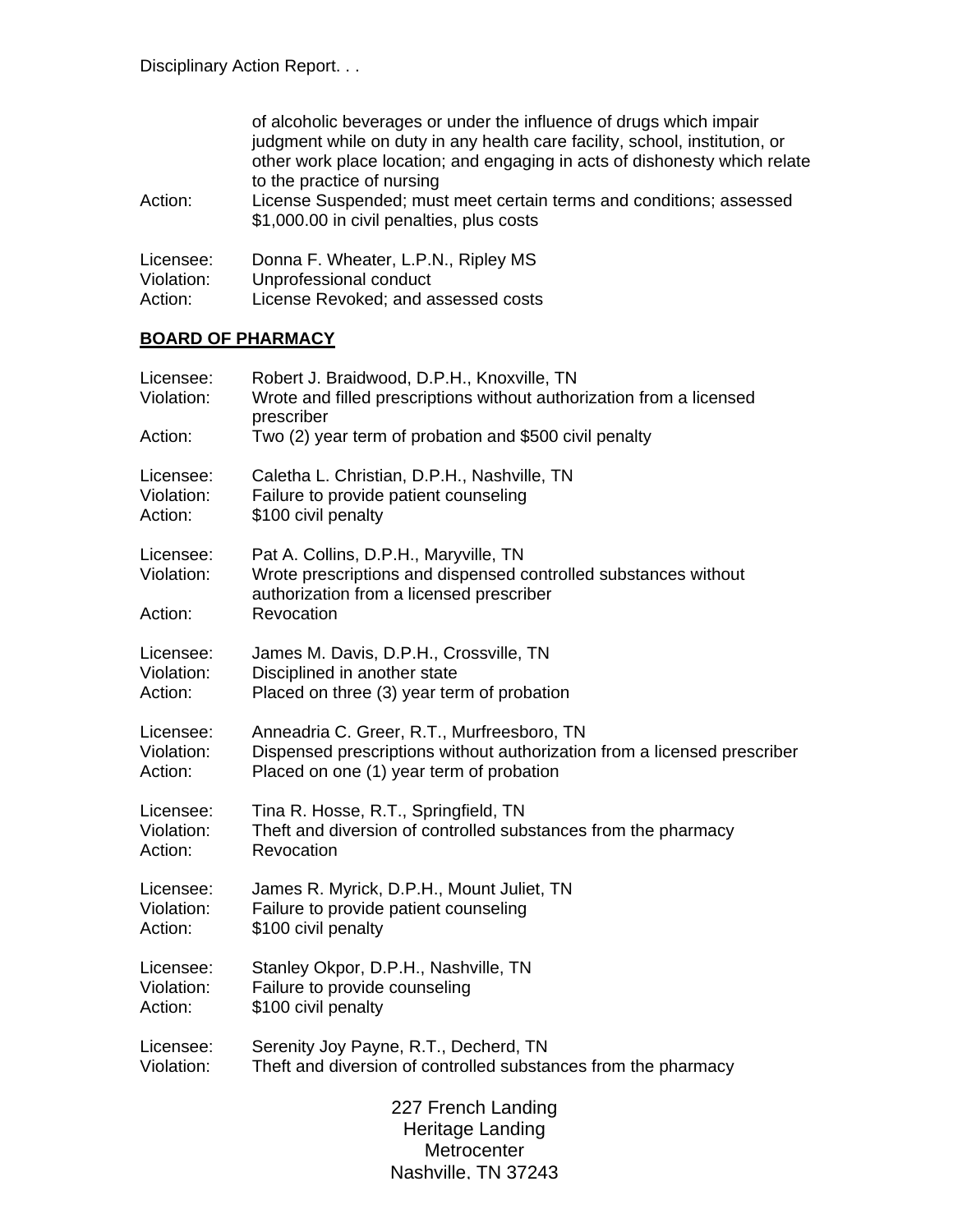| Action:    | Revocation                                                             |
|------------|------------------------------------------------------------------------|
| Licensee:  | George S. Pilkinton, D.P.H., Goodspring, TN                            |
| Violation: | Failure to provide patient counseling                                  |
| Action:    | \$100 civil penalty                                                    |
| Licensee:  | Garry S. Shipp, D.P.H., Etowah, TN                                     |
| Violation: | Allowed unlicensed technician to perform pharmacy technician functions |
| Action:    | \$100 civil penalty                                                    |
| Licensee:  | Cephas Sloan, D.P.H., Kingsport, TN                                    |
| Violation: | Violation of probation                                                 |
| Action:    | Revocation                                                             |
| Licensee:  | Jacob Tibbe, D.P.H., Memphis, TN                                       |
| Violation: | Allowed unlicensed technician to perform pharmacy technician functions |
| Action:    | \$100 civil penalty                                                    |
| Licensee:  | Wal-Mart Pharmacy #10-0674                                             |
| Violation: | Failure to provide patient counseling                                  |
| Action:    | \$500 civil penalty                                                    |
| Licensee:  | Kelley Nicole Yunker, R.T.                                             |
| Violation: | Incorrect processing of refund                                         |
| Action:    | Placed on a one (1) year term of probation                             |

### **BOARD OF SOCIAL WORKER CERTIFICATION AND LICENSURE**

| Licensee:  | Sherry L. Paige, C.M.S.W., Memphis TN                             |
|------------|-------------------------------------------------------------------|
| Violation: | Conduct reflecting unfavorably upon the profession of social work |
| Action:    | License Revoked; assessed \$600.00 in civil penalties, plus costs |

### **BOARD OF VETERINARY MEDICAL EXAMINERS**

- Licensee: John M. Byrd, D.V.M., Seymour, TN Violation: Guilty of a crime; fraud or deceit in procuring or attempting to procure a license to practice veterinary medicine, or presenting to the board dishonest or fraudulent evidence of qualification, or fraud or deception in the process of examination for the purpose of securing a license; conduct reflecting unfavorably upon the profession of veterinary medicine; and addiction to the habitual use of intoxication liquors, narcotics or other stimulants to such an extent as to incapacitate the applicant or licensee from the performance of the applicant's professional obligations and duties
- Action: License placed on probation for 3 (three) years; must meet certain terms and conditions; and assessed costs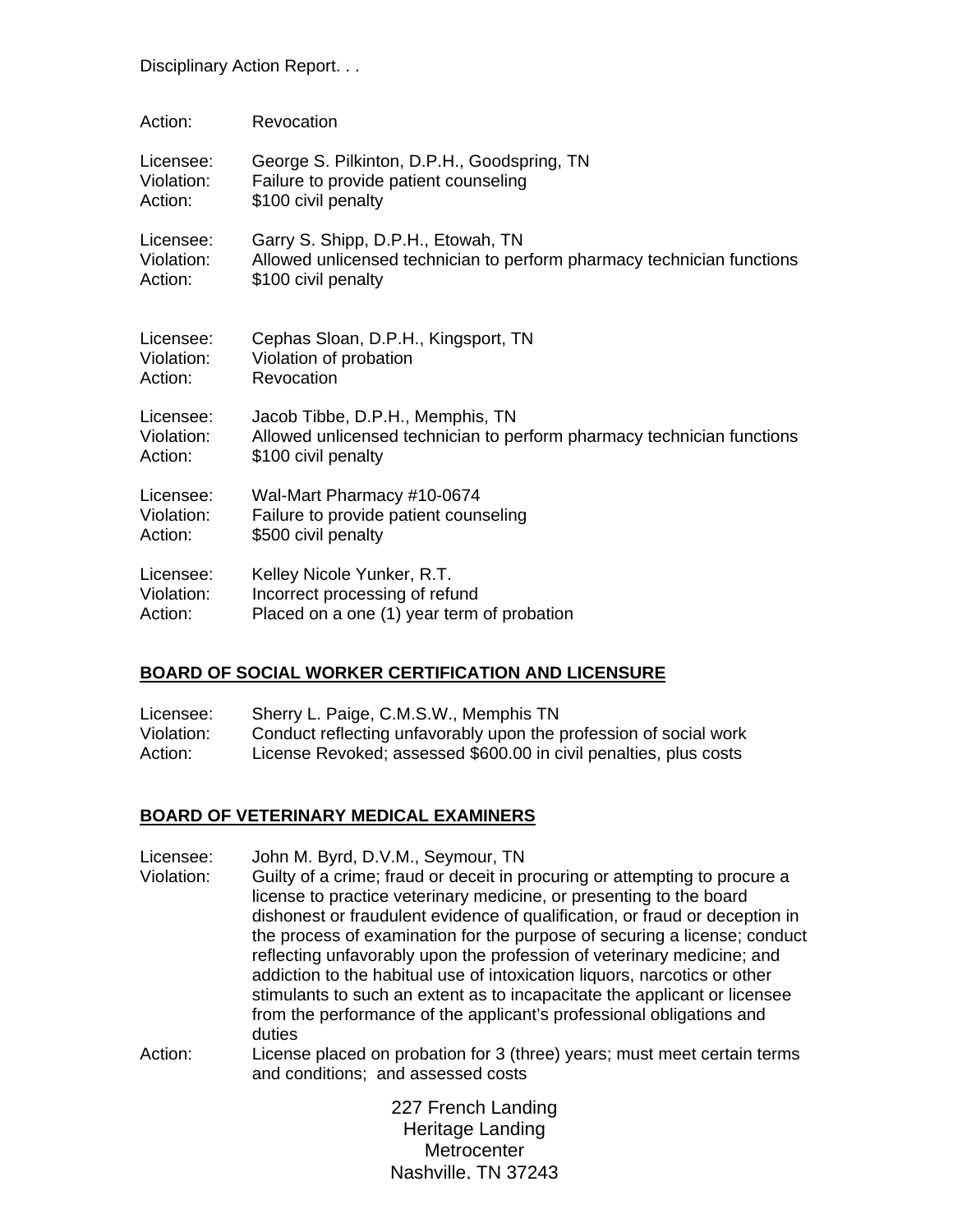Licensee: Deana Ann Hayes, D.V.M., Sweetwater, TN Violation: Practice in a facility without a permit Action: Assessed \$1,600.00 in civil penalties; plus costs

## **ABUSE REGISTRY PLACEMENTS**

| Individual: | <b>Donald Horton</b>                        |
|-------------|---------------------------------------------|
| Abuse:      | Physical/Neglect                            |
| Action:     | Placed on Abuse Register                    |
| Individual: | Angela Dawn Ray                             |
| Abuse:      | Misappropriation/Neglect                    |
| Action:     | Placed on Abuse Register                    |
| Individual: | Nyeshia Jackson                             |
| Abuse:      | Neglect                                     |
| Action:     | Placed on Abuse Register                    |
| Individual: | Latoya Blackshire                           |
| Abuse:      | Neglect                                     |
| Action:     | Placed on Abuse Register                    |
| Individual: | <b>Shameah Goins</b>                        |
| Abuse:      | Misappropriation                            |
| Action:     | Placed on Abuse Register                    |
| Individual: | Daphne Denise Conley                        |
| Abuse:      | Physical                                    |
| Action:     | Placed on Abuse Register                    |
| Individual: | Charlena Dixon                              |
| Abuse:      | Physical/Verbal/Neglect                     |
| Action:     | Placed on Abuse Register                    |
| Individual: | Abioddun T. (Abe) Shotomide                 |
| Abuse:      | Neglect                                     |
| Action:     | Placed on Abuse Register                    |
| Individual: | <b>Unique Herrera</b>                       |
| Abuse:      | Physical                                    |
| Action:     | <b>Placed on Abuse Register</b>             |
| Individual: | Michael Antonio Brown a/k/a Michael A. Long |
| Abuse:      | Sexual                                      |
| Action:     | Placed on Abuse Register                    |
|             | 227 French Landing<br>Heritage Landing      |

Metrocenter www.coom.com<br>Nashville, TN 37243